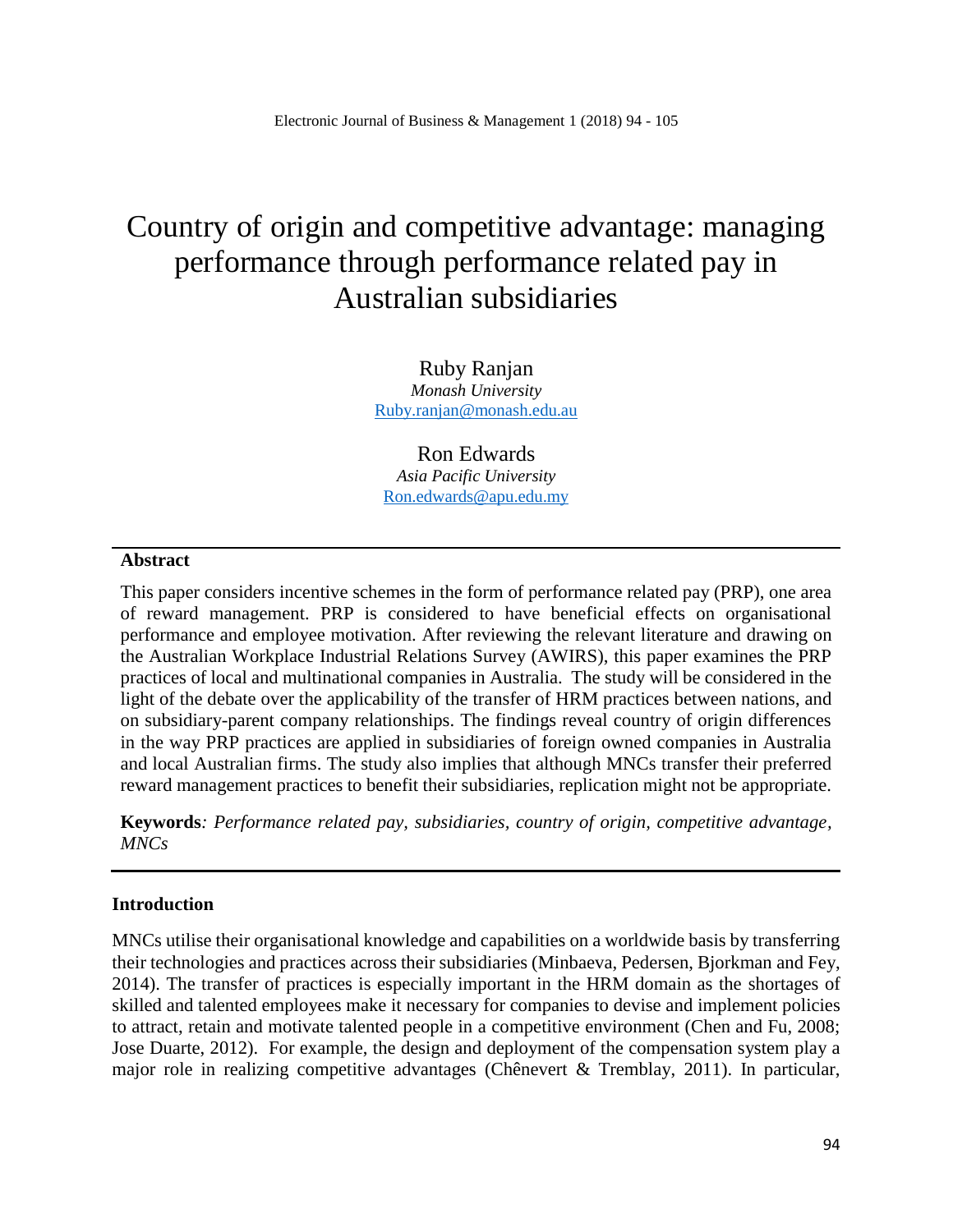performance-related pay (PRP) has become one of the critical components of this competition (Gerhart and Fang, 2014).

The benefits of PRP are well documented in HRM literature (for example, Gerhart and Fang, 2014). PRP encourages employee involvement and participative management. It is anticipated that employees will be motivated to perform at a higher level if pay is linked to some measure of performance (Larkin, Pierce & Gino, 2012). At the same time, if such practices are not used properly, it may be demotivating and unattractive to employees (Gerhart and Fang, 2014; Larkin et al., 2012).

A wide variety of types of PRP schemes has been identified in the literature (for example, Gerhart and Fang, 2014; Larkin et al., 2012) ranging from piecework, payment by results in the form of bonus earnings, merit pay, individual performance-related pay, profit-related pay, employee share incentive schemes, to name just a few. These schemes incorporate various ways by which pay is linked to individual, group or organisational performance (Gerhart and Fang, 2014). Understanding such choices is important as it reflects the ways in which MNCs benefit from their core managerial capabilities (Bartlett and Ghoshal, 1989). For example, individual pay-forperformance practices have been popular in United States and there is evidence to suggest that US subsidiaries prefer to operate such schemes even after crossing national boundaries (Colling and Clark, 2002; Vo and Stanton, 2011).

Empirical evidence suggests that PRP is positively associated with overall job satisfaction with pay, satisfaction with job security and satisfaction with hours worked (Gerhart and Fang, 2014). Enhanced motivation in employees generated through PRP schemes results in improved firm performance. From a management perspective, PRP is a way of identifying high- performing employees and rewarding them for being more productive. At the same time it identifies employees with lower productivity (Gerhart and Fang, 2014).

In order to measure performance there should be a formal performance appraisal system (Maley, 2013). That is, PRP requires a set of objectives, ways to appraise performance and finally the linking of accomplishment to pay. In a cross-border context, having clarity on the purpose of performance appraisal and effective communication channels between appraiser and the appraised are crucial, but at the same time challenging for MNCs operating in different countries (Chiang and Birtch, 2010). Given the importance of MNCs in bringing innovative work practices to their subsidiaries in foreign locations and the critical role PRP plays in the reward systems of an organisation to motivate and reward employees, the objective of this paper is to investigate whether there are differences between foreign-owned companies operating in Australia and locally owned companies.

#### **Conceptual framework and research question**

Scholars debate the extent to which subsidiary management practices reflect the characteristics of the national business system in which they originate (Almond, 2011; Ferner et al., 2001). The best practice approach perceives MNCs as applying a uniform management style globally (for example, Bartlett and Goshal, 1989; Pudelko and Harzing (2008). Pudelko and Harzing (2008) note that HRM practices in MNC subsidiaries are converging towards "global best practices" and that is the American model.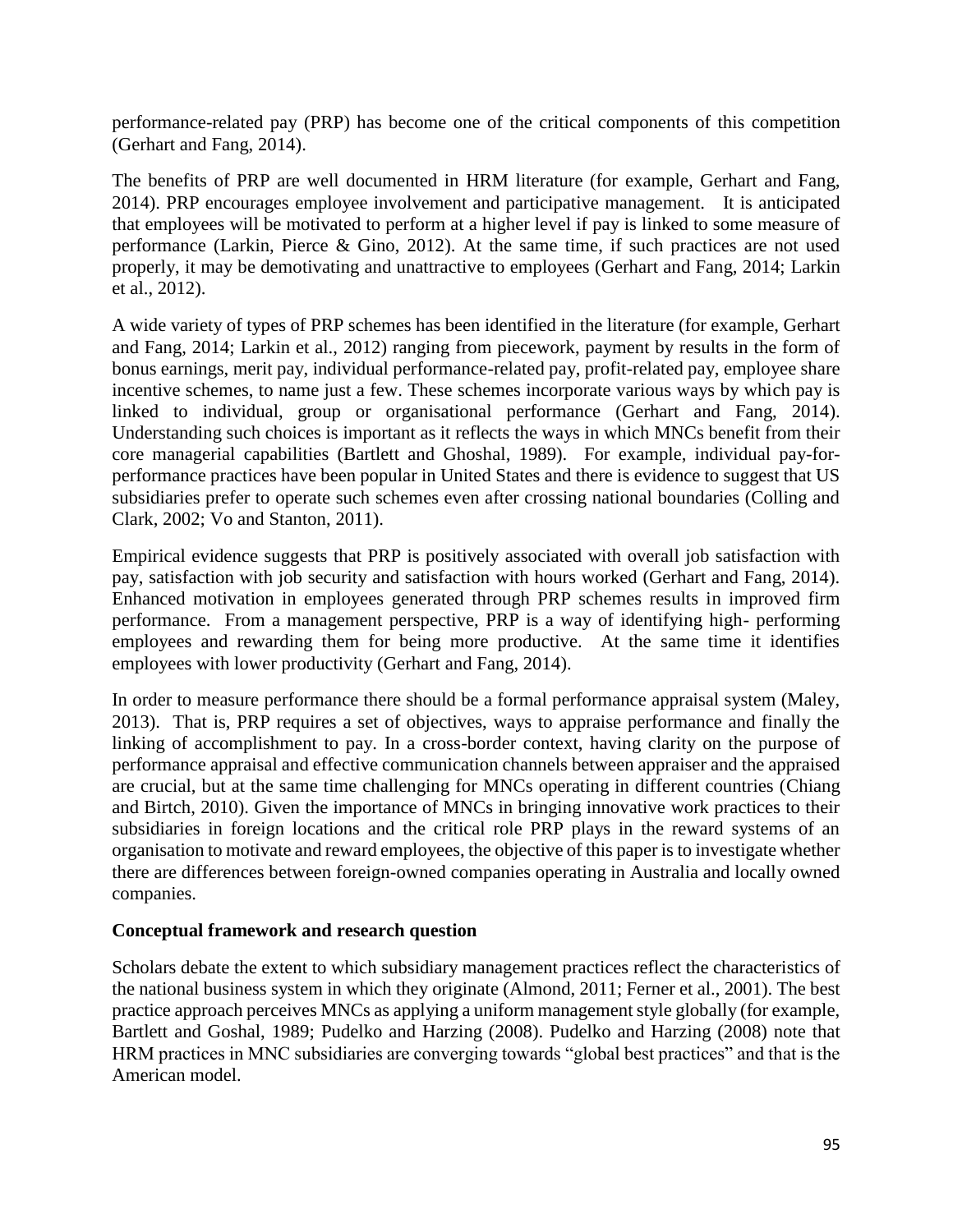The other viewpoint is that divergence in management style arises from country of origin differences (Almond, 2011; Noorderhaven and Harzing; 2003). These differences are shaped by the cultural (Hofstede, 2001) and institutional (Ferner et al., 2001, Tempel and Walgenbach, 2007) environment of the subsidiary's home country which is mediated by the host country culture and institutions (Ferner et al., 2001). For example, there is evidence to suggest that international human resource practices differ among American, European and Japanese firms (McGraw, 2014; Vo and Stanton, 2011).

The study of country of origin influences in subsidiaries has gained importance because this transferability can form a special competitive capability for an MNC that may be difficult for competitors to imitate (Flood, Ramamoorthy and Liu, 2003). Since there is a significant presence of multinational corporations (MNCs) in Australia (ABS, 2016), it is appropriate to examine how multinational subsidiaries benefit from their parent's management practices in that context.



#### **Figure 1: FOREIGN INVESTMENT IN AUSTRALIA, LEVELS, 31 DECEMBER 2015**

The current study focuses on the transfer of PRP practices from the country of origin. In particular, subsidiaries of US and UK country of origin are chosen because of their significant presence in Australia (ABS, 2016). Although Rosenzweig and Nohria (1994) question whether parent nationality alone is enough to determine the parent's influence on a subsidiary's HRM practices, for the purpose of the current study, parent country origin is examined, in conjunction with a number of other key variables. The following sections will highlight some of the key features of Australian, US and UK styles of management with reference to PRP.

Studies have indicated that Australian employees and executives typically have a lower variable component in their salaries than employees in North America (Lowe et al., 2002). However, individual PRP practices are becoming popular in Australia, as Australians are coming to appreciate the opportunity to be rewarded for their individual contribution (Hanley and Nguyen, 2005). The US is presented as a more individualistic country by Hofstede (2001). High individualism implies rewards would be designed and focussed on individuals (Dalton and Druker, 2011; Vo and Stanton, 2011). Vo & Stanton (2011) found that countries with individualistic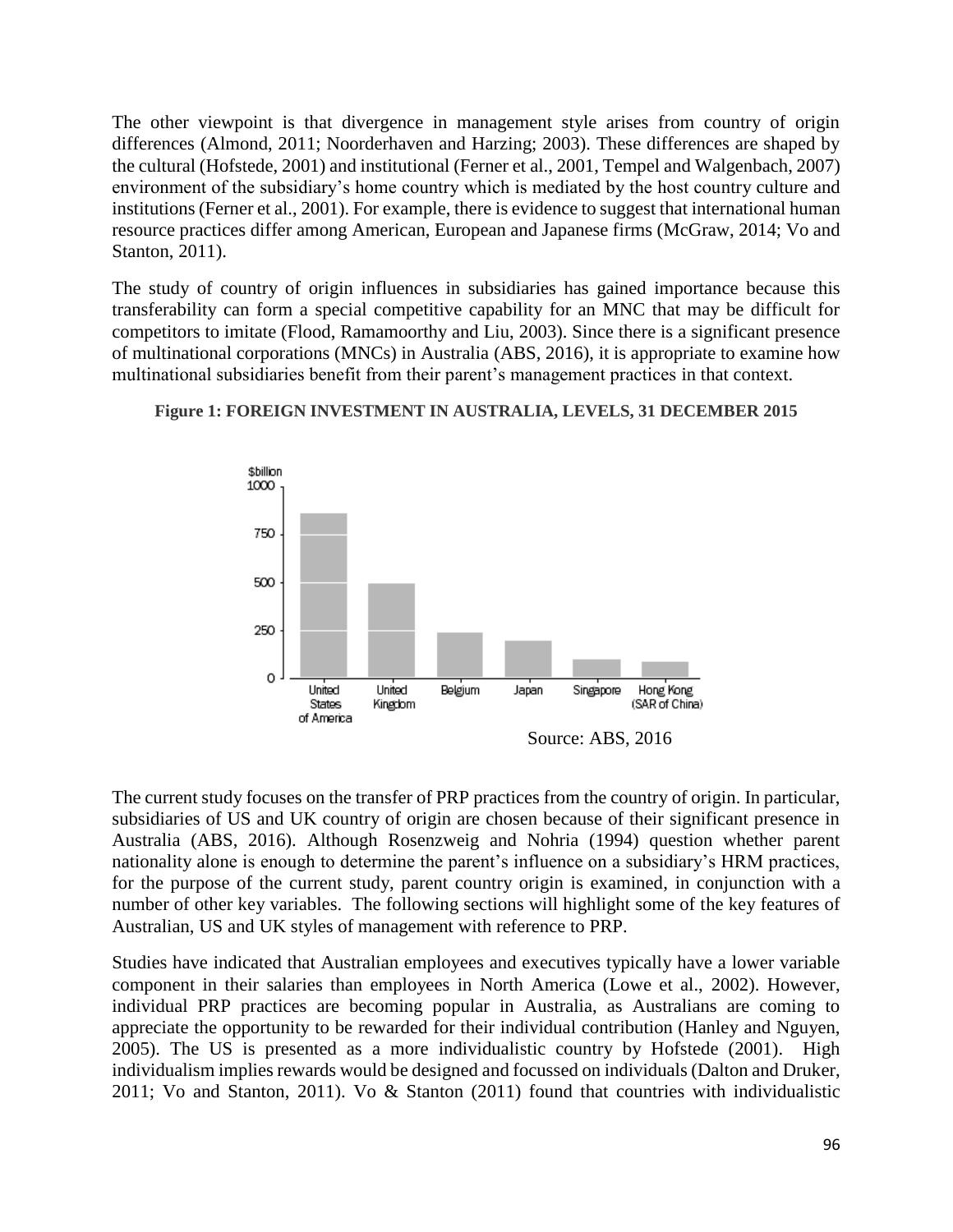orientations espouse a pay-for- performance work ethic. US multinationals have been observed to be pioneers in the use of productivity bargaining, performance-related pay, job-evaluation, employee share schemes and appraisal techniques (for example, Gunnigle et al, 1994; Ferner et al. 2011).

The UK approach to HRM is characterized as being similar to the US. Based on Hofstede (2001), the UK ranks high on individualism and masculinity and low on power distance and uncertainty avoidance. However, Hofstede (2001) also suggests that values in the UK emphasise egalitarianism and individualistic management styles, consistent with adaptation rather than standardization (which is found more in the US HRM approach). Gunnigle et al. (1994) and Schmitt and Sadowski (2003) found that in UK companies country of origin effects were more pronounced in the use of variable compensation, employee ownership and vocational training. UK employees attached importance to performance-based reward systems. They also attached importance to non-performance based rewards, such as cost of living adjustments (COLA) and are more likely to pursue a mixed approach to compensation, comprising of seniority, performance and skill bases to compensate their employees (Chiang, 2005).

The literature on management styles, therefore, clearly indicates that in order to gain competitive advantages, irrespective of the impact of globalisation, country of origin continues to be embedded in the business systems of MNCs and is reflected in HR policies and practices of subsidiaries, including reward practices such as PRP. Despite the prominent role of MNCs in transferring innovative management practices to their subsidiaries in Australia and the importance of reward management in enabling MNCs to realize a competitive advantage, to date there has been little research on the reward management practices of multinationals in Australia. Although a substantial body of research on the transfer of HRM practices in multinational corporations can be found in the international human resource management (IHRM) literature (for example, McGraw, 2014), there is limited research on PRP which is the focus of the current study.

Having considered the above-mentioned gaps in the literature and in order to explore how competitive advantages are gained through the transfer of the parent's capabilities, this study seeks to answer the following research question:

*1. Are there country of origin differences between MNC subsidiaries and Australian companies operating in Australia pertaining to PRP?*

# **Methodology**

The research design is exploratory in nature because this is an area that has been relatively neglected by management researchers to date. Previous studies relating to country of origin differences in subsidiaries of different nationalities in the Australian context have addressed broad HRM issues (for example, McGraw, 2004; McGraw 2014). The current study seeks to contribute to the existing body of knowledge by focussing on subsidiaries trying to gain competitive advantage through the transfer of parents' (country of origin) PRP practices. The use of quantitative method is particularly useful in deriving general patterns in PRP practices in firms of different countries of origin.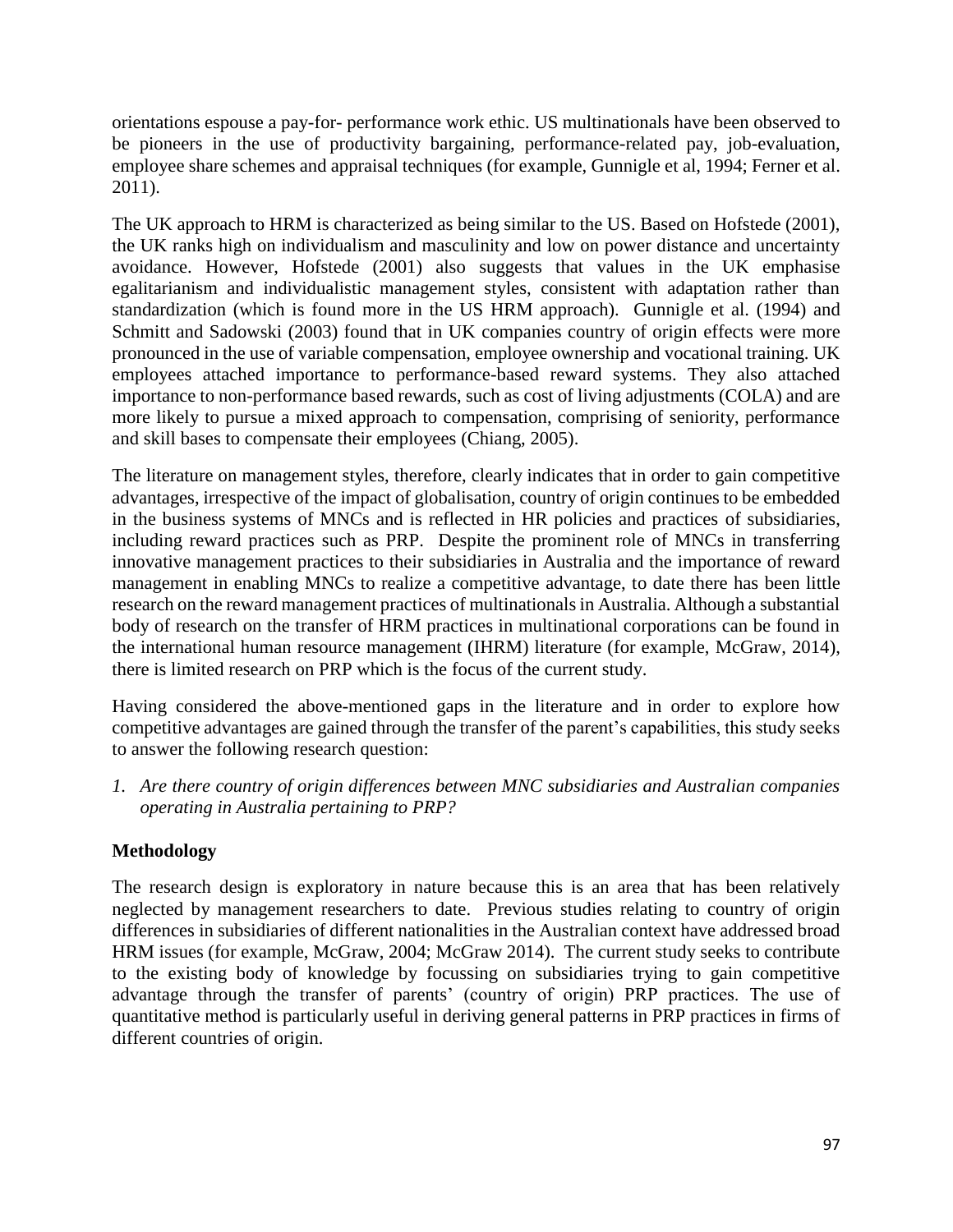## *Quantitative Analysis*

The project involved analysing the latest secondary survey data available, that drawn from the Australian Workplace Industrial Relations Survey (AWIRS 95). The AWIRS database was the second large–scale workplace survey conducted by the Commonwealth Department of Industrial Relations and the results were published in Morehead et al (1997). The AWIRS 95 data have been used and continue to be used by various researchers to examine workplace performance and industrial relations issues. Few of these however consider many human resource issues (for example, Magnani, 2012), very few (Walsh, 2001) have been conducted from a country of origin perspective. This data set was therefore considered useful for the present study.

The main workplace sample was representative of all workplaces with 20 or more employees, excluding workplaces classified as agriculture, forestry and fishing and defence industries (Morehead et al., 1997). The AWIRS 95 data set has a private sector file comprising 1203 workplaces, including foreign-owned workplaces (which include US and UK subsidiaries) and private local companies. As surveys are beneficial in identifying the generic patterns of MNC behaviours in host countries and differences in HRM practices between MNCs of different nationalities (Walsh, 2001), the AWIRS 95 was particularly useful in addressing the research question as it contained relevant information pertaining to PRP practices.

## *Selection of variables and limitations*

The selection of variables posed some serious challenges and much time and effort was spent ascertaining how best to select the variables which would be most suited to the study. For example, two variables gave information about multinational subsidiaries. One variable (BB9) explores the ownership status of the respondents. The main problem with this variable was that it does not distinguish among foreign-owned enterprises. That is, one could not identify the head offices of the companies, which are predominantly or wholly foreign-owned, rendering it difficult to identify the organizational roots (or country of origin) of the company.

The other variable relating to MNC subsidiaries is the country of head office (BB11) under which the subsidiary operates. The advantage with this variable is that one can distinguish among foreignowned enterprises. However, the question arose whether it was safe to assume that the country of head office would be the same as the country of ownership (thereby explaining country of origin). For example, a UK parent might have its head office in USA and its subsidiary in Australia. The AWIRS data does not furnish these details and this is a limitation of the data. For the purpose of this study, it was assumed that country of head office indicates the country of origin. The country of head office variable to identify country of origin has been used by previous studies (Walsh, 2001). As described earlier, the variables of interest were chosen from the file based on national ownership of the firms, being in this case: USA, UK, and Australia. The frequency of each was as follows: Australia – 686; USA- 113; and UK-71. The sample size of these firms were appropriate to examine country of origin differences (Pallant, 2001) on various reward management issues.

#### *Statistical tests*

Since the purpose was to see whether there are any country of origin effects/differences on the specified variables, the most suitable non-parametric technique for testing the research questions was the chi-square  $(\chi^2)$  test. According to a range of scholars, (De Vaus, 2002; Gardner, 2001,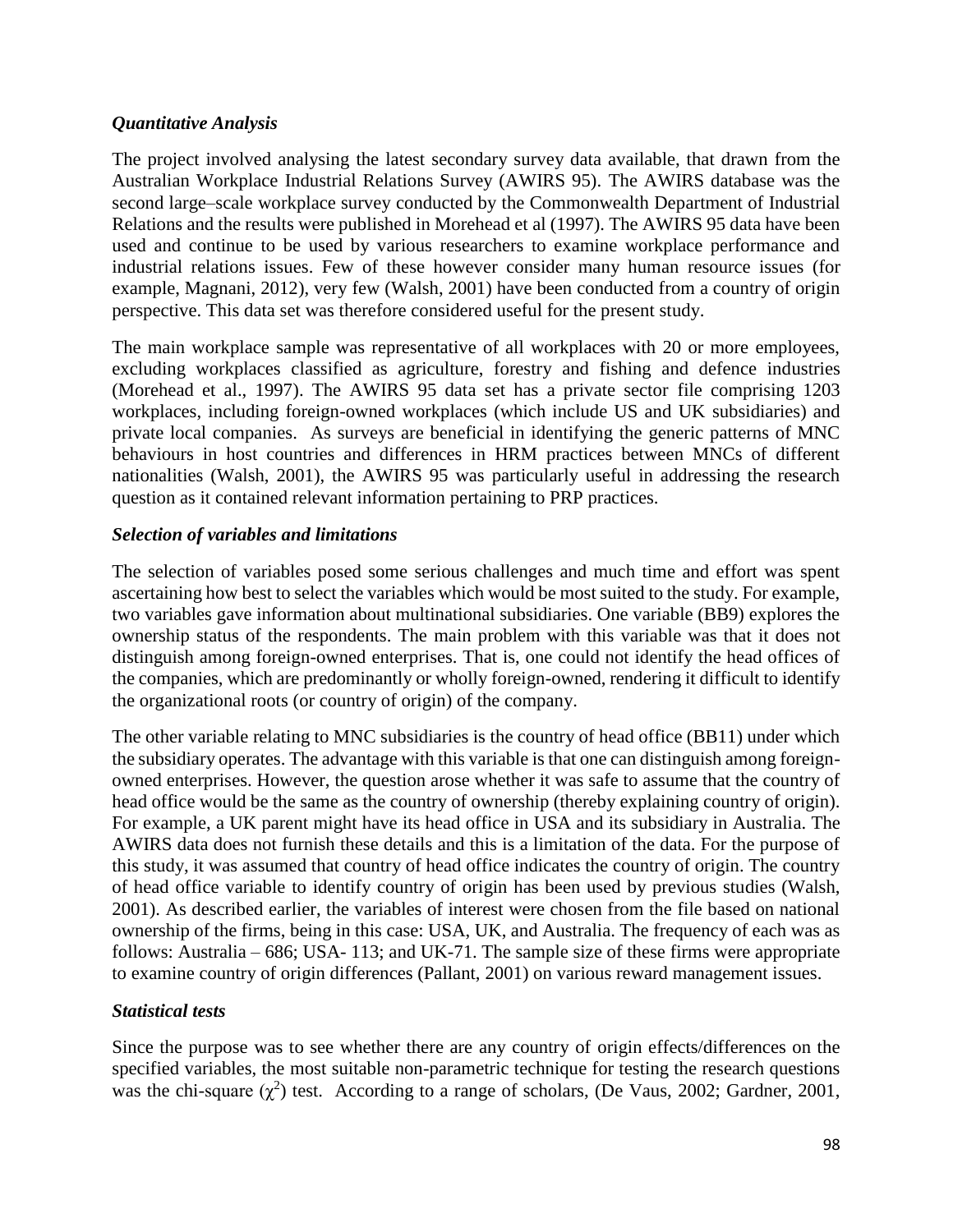p.155), when researchers are interested in determining differences in the frequency of events or need to test an association between independent groups then the  $\chi^2$  test and analysis is required. The purpose of  $\chi^2$  is to determine if there is an association between the factors of interest (Gardner, 2001, p.155).

The main value of interest from the output of the  $\chi^2$  test is the Pearson chi-square value and to be significant, the Significant (Sig.) Value needs to be .05 or less (Pallant, 2001, p.259). In conducting the  $\chi^2$  test, some variables had many categories and therefore had to be recoded/collapsed as many cells had expected counts of less than 5. One of the assumptions of  $\chi^2$  concerns the 'minimum expected cell frequency' which should be 5 or greater (or at least 80 percent of cells have expected frequencies of 5 or more) (Pallant, 2001, p.259). However, the categories were only collapsed when it was assessed that doing so would not mask the relationship.

By itself,  $\chi^2$  helps us only to decide whether our variables are independent or related. It does not tell us how strongly they are related. When  $\chi^2$  is adjusted it becomes the basis for assessing strength of relationship. The two most useful chi-square based correlation coefficients are *phi* and *Cramers V* (De Vaus, 2002, p.258). In the current research, the variables had three or more categories, therefore, Cramers V was used. Both these coefficients range between 0 and 1.0 and that makes them interpretable as a measure of strength of the relationship. A figure near 0 indicates a very weak relationship while a figure nearer 1 indicates a very strong relationship (De Vaus, 2002, p.258).

After assessing that the omnibus chi square test revealed significance, to gauge the differences between the groups, the Gardner pairwise post hoc procedure was performed. The Gardner test performs a Bonferroni adjustment to the alpha level (eg. P=. 05) to control for Type 1 error (Macdonald and Gardner, 2000). So, depending on the number of comparisons, the alpha level was set accordingly. For example, because there were three comparisons (USA, UK and Australia), the alpha= .05/3. So each of the three pair-wise comparisons were required to be equal to or less than .02 to be considered statistically significant. Bonferroni adjustments to alpha are based on the number of tests performed per variable (i.e., survey questions).

## **Results**

To examine the differences in PRP among country of origin groups,  $\chi^2$  test was conducted on each of the variables. Table 1 provides the summary findings of the variables.

| <b>List of variables</b>                                                                               | <i>p</i> value | <b>Significant differences</b><br>found between<br><b>Australia and country</b><br>of origin groups? |
|--------------------------------------------------------------------------------------------------------|----------------|------------------------------------------------------------------------------------------------------|
| CA17b - Is incentive /bonus scheme currently in place at<br>this workplace?                            | .015           | Yes                                                                                                  |
| CM1 - Do any non-managerial employees receive<br>payments based on some measure of performance such as | .188           | N <sub>0</sub>                                                                                       |

# **Table 1 Summary of Survey Findings on PRP**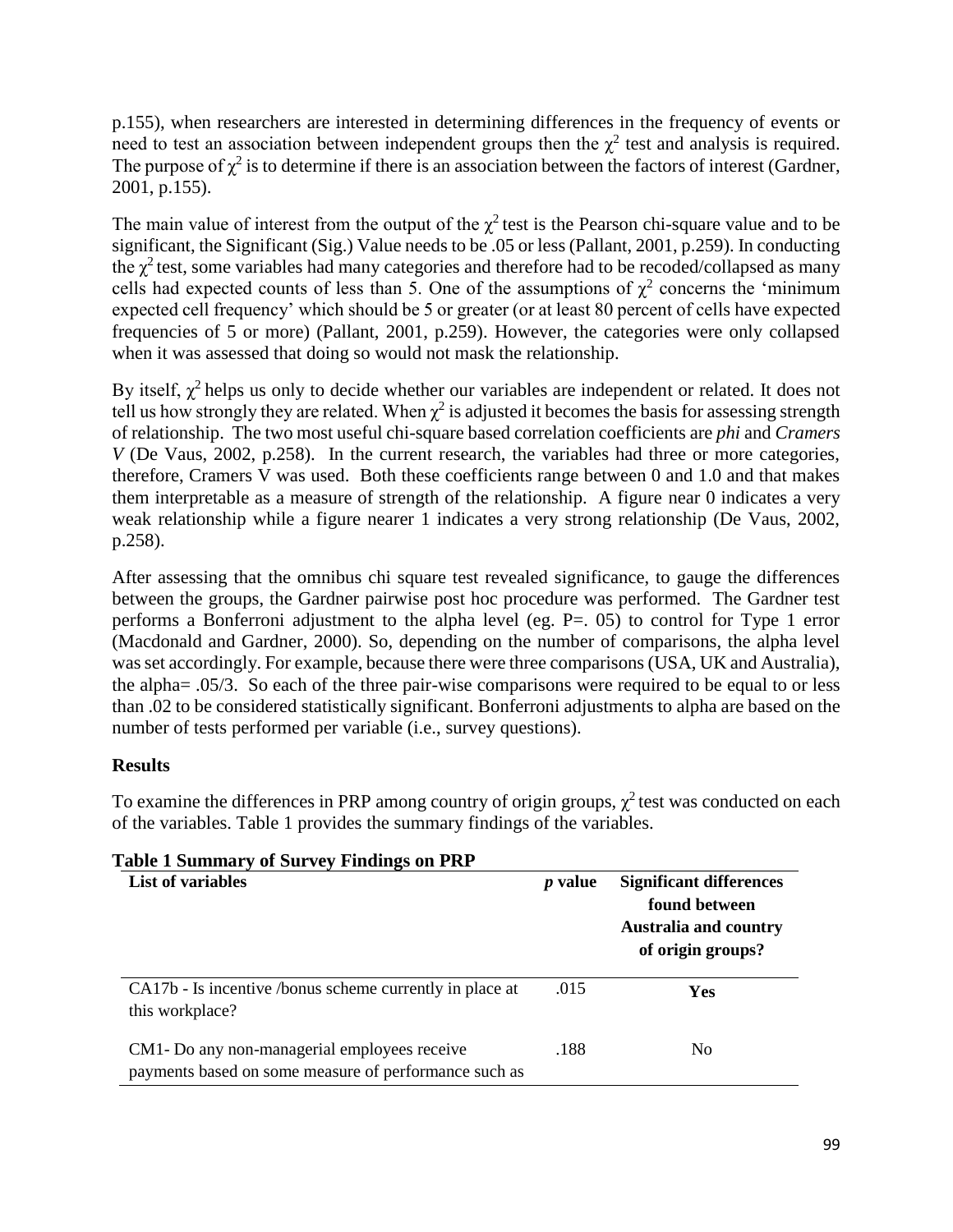| incentive bonuses, merit pay, piece work or commission<br>including profit sharing.                                 |      |                |
|---------------------------------------------------------------------------------------------------------------------|------|----------------|
| CM2a -Are these payments based on individual<br>performance?                                                        | .936 | No.            |
| CM2b - Are these payments based in workgroup<br>performance?                                                        | .936 | N <sub>0</sub> |
| CM2e - Are these payments based on performance of the<br>organization as a whole?                                   | .05  | <b>Yes</b>     |
| CM3 - What percentage of non-managerial employees<br>actually received PRP (performance related pay)?               | .340 | N <sub>0</sub> |
| CM4 -For non-managerial employees, are the general<br>criteria by which PRP is assessed, known to everyone<br>else? | .04  | <b>Yes</b>     |

As far as bonuses are concerned, the research revealed considerable differences across the country of origin groups. The survey findings revealed that US firms had more bonus schemes in place than the UK or Australian firms. Previous studies (for example, Vo and Stanton, 2011) have also found that, due to the individualistic orientation (Hofstede, 2001) in US firms, performance-related pay (PRP) and individualised pay is more common than in subsidiaries of other countries.

The UK subsidiaries studies were similar to the US firms in using bonuses, again consistent with previous studies (Chiang, 2005). However, the survey findings revealed that although UK firms use bonus schemes, they do so with less frequency than US firms. This insight into bonus schemes suggests that the UK firms are less individualistic than the US firms, a characteristic shared with Australian firms. Previous studies have found that, culturally, UK firms are similar to US firms in emphasising individual performance. However, they are more inclined to adapt to host country practices rather than apply standardized home country practices than US MNC management practice (Parry et al., 2008). This adaptive approach was revealed in the survey finding whereby no statistically significant differences were found between UK and Australian firms with regard to bonuses and incentives.

With regard to the Australian firms, the survey findings revealed that they were more like the UK firms than their US counterparts in giving bonuses. Previous studies have pointed to PRP being a recent phenomenon in Australia (Hanley and Nguyen, 2005). This could be a reason as to why the survey finding showed significant under-representation of Australian firms with regard to variable CM4: "for non-managerial employees, general criteria by which PRP is assessed is known to everyone else". Variable pay does not apply at the non-management level in Australian firms. This finding supports previous studies of Australian firms in which employees and executives have a lower variable pay component than that enjoyed by US subsidiaries (Lowe et al., 2002). With regard to bonuses and PRP therefore, the current research is consistent with the previous literature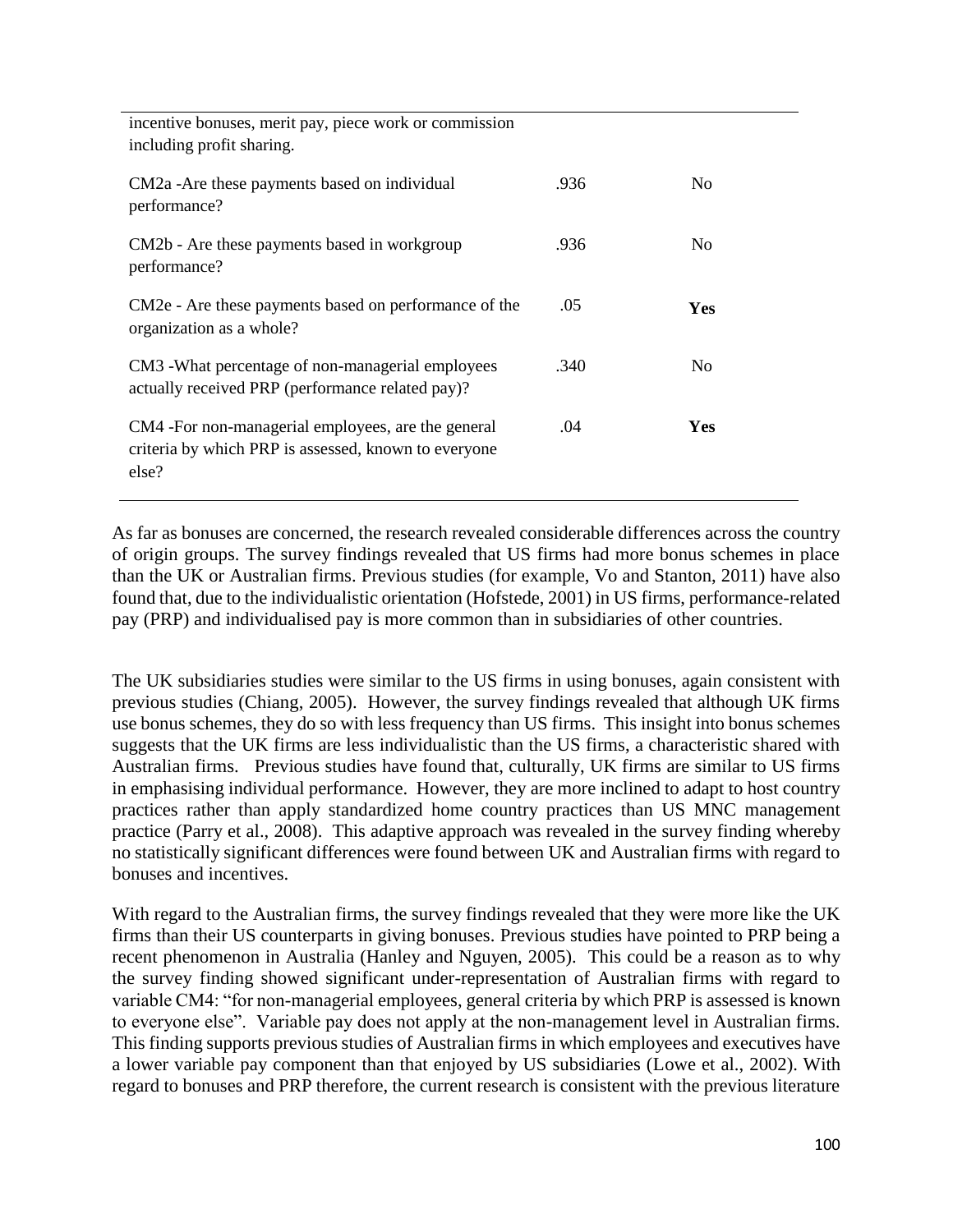on management approaches across different countries of origin. This is especially reflected in the US firms.

Linked to the variable individually-based pay issue is the issue of performance management. Research (for example, Rehu et al., 2005) also suggests that among other factors, headquarters' national culture is an important factor in linking performance management to reward. Since variable pay and individual bonuses constitute important parts of the payment system in US firms (Chiang, 2005), it is not surprising that there is heavy emphasis on performance appraisal (Colling and Clark, 2002). This emphasis on performance appraisal in US firms was also found in the current study. The survey results revealed that US firms had more formal performance appraisal systems in place and employees' work performance was evaluated formally against established criteria. These assessments provided the basis of the differential salaries paid to the individuals as well as their bonuses.

## **Implications for managers and their pivotal role in parent's knowledge utilisation and subsidiary learning**

The study concludes that MNCs transfer their preferred reward management practices to benefit their subsidiaries. This implies that subsidiary managers must offer proactive leadership if the transfer of reward practices such as PRP is to be successful. Hence, it is important for managers to understand the difficulties surrounding knowledge transfer and formulate strategies to facilitate transfer and adaptation to suit the local workforce. Given the relative power of local and parent managers, such an approach would require strong negotiation and diplomatic skills on the part of local managers. That is, competitive advantages may only be gained when subsidiaries take the knowledge and interpret and integrate it effectively.

Even if there are cultural similarities between the home and host countries, the study reveals that country of origin differences exists. This implies that there could be problems with adaptation of PRP practices in local subsidiaries involving local workforce. Hence, it is the responsibility of managers of the subsidiaries to understand the reasons for such dissatisfaction and influence headoffice decisions when transferring reward management strategies. In this regard, the important role of local managers and their acumen in the careful utilisation and adaptation of their headquarters knowledge are core capabilities.

#### **References**

- *Australian Bureau of Statistics (2016),* 5352.0 International Investment Position, Australia: Supplementary Statistics, 2016, <http://www.abs.gov.au/ausstats/abs@.nsf/mf/5352.0> Latest ISSUE Released at 11:30 AM (CANBERRA TIME) 10/05/2017
- Almond, P. (2011), "Re-visiting 'country of origin' effects on HRM in multinational corporations", *Human Resource Management Journal,* Vol.21, No.3, pp. 258–271. doi: 10.1111/j.1748-8583.2010.00153.x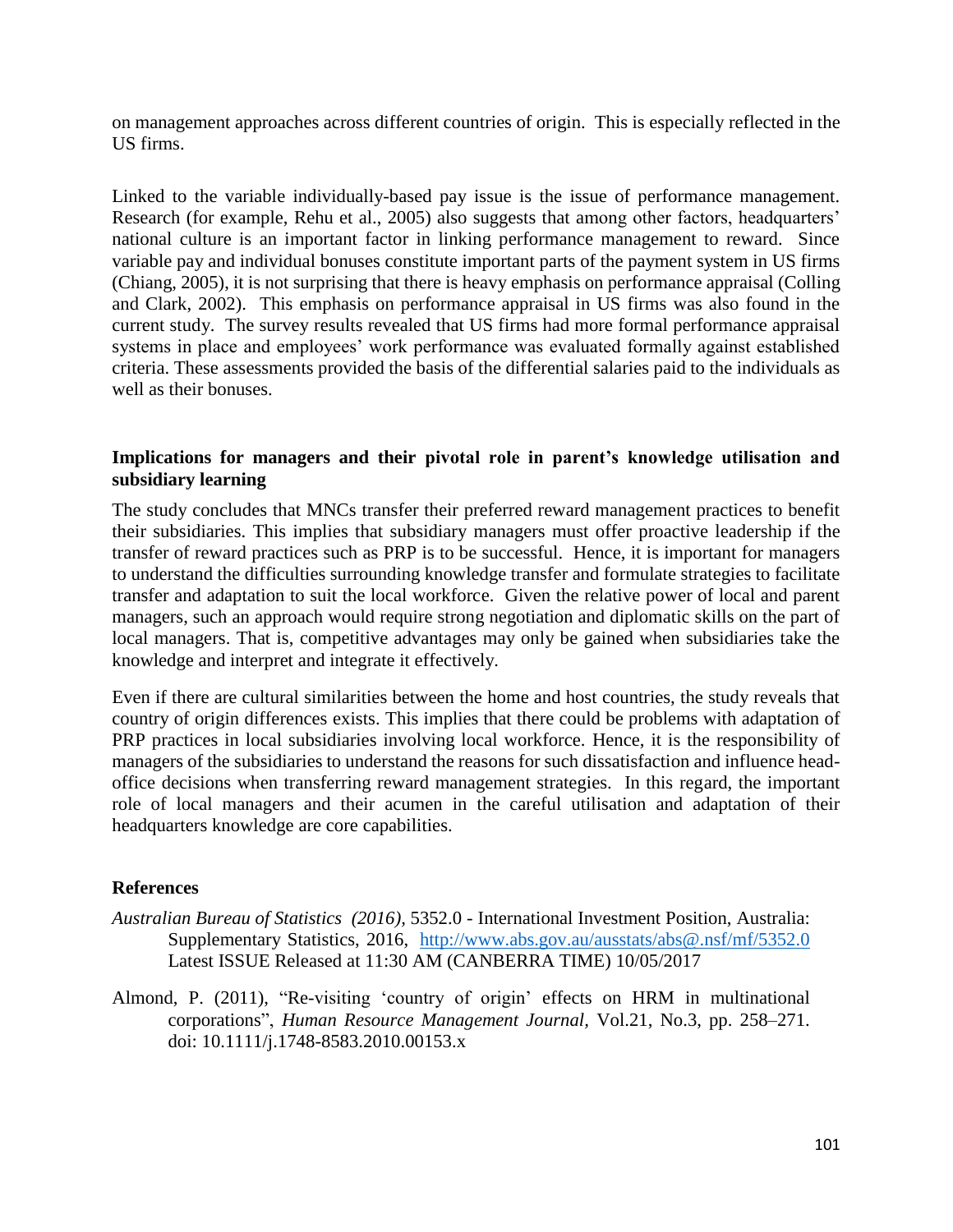- Ahmadjian CL and Robbins, C.E., (2005), "A clash of capitalisms: Foreign shareholders and corporate restructuring in 1990s Japan", *American Sociological Review* , Vol.**70, No.**3, 451–471.
- Bartlett, C.A. and Ghoshal, S. (1989), *Managing across borders: The transnational solution*, Boston: Harvard Business School Press
- Boselie, P., Farndale, E. & Paauwe, J. (2010), "Performance Management" in Brewster, C. and Mayrofer, W. (eds.) ( 2010), *Handbook of Research on Comparative Human Resource Management*, Edward Elgar Publishers.
- Brewster, C., Wood, G., & Brookes, M. (2008), "Similarity, isomorphism or duality? Recent survey evidence on the human resource management policies of multinational corporations", *British Journal of Management*, Vol.19, No.4, pp.320–343.
- Carr, C. and Pudelko,M. (2006), "Convergence of Management Practices in Strategy, Finance and HRM between the USA, Japan and Germany", *Cross-Cultural Management*, Vol.6, No.1, pp.75-100.
- Chen, H.M. and Fu, P.C. (2008), "A systemic framework for performance appraisal and compensation strategy", *Human Systems Management*, Vol. 27, pp. 161-175.
- Chênevert, D. & Tremblay, M. (2011), "Between universality and contingency", *International Journal of Manpower,* Vol. 32, No. 8, pp. 856-878.
- Chiang, F. (2005), "A critical examination of Hofstede's thesis and its application to international reward management", *International Journal of Human Resource Management*, Vol.16, No.9, pp.1545-1563.
- Chiang, F. and Birtch, T. (2010), "Appraising performance across borders: an empirical examination of the purpose and practice of performance appraisal in a multi-country context", *Journal of Management Review*, Vol. 47, No. 7, pp. 1365-1393.
- Chung, L.H., Gibbons, P., and Schoch, H. (2006), "The Management of Information and Managers in Subsidiaries of Multinational Corporations", *British Journal of Management*, Vol.17, No.2, pp.153–165.
- Colling, T. and Clark, I. (2002), "Looking for "Americanness": Home-Country, sector and firm effects on employment systems in an engineering services company", *European Journal of Industrial Relations*, Vol.8, No.3, pp.301-324.
- Dalton, K. and Druker, J. (2011), "Transferring HR concepts and practices within multinational corporations in Romania: The management experience", *European Management Journal*, Vol. 30, No.6, pp.588-602.
- Debroux, P. (2014), "Human Resource Management in Japan" in Verma, A. and Budhwar,P. S. (2014) eds., *Managing human resources in Asia-Pacific*, 2nd edition, Routledge, NY.
- De Vaus, D.A. (2002), *Surveys in Social Research* (5<sup>th</sup> ed.), NSW, Australia, Allen & Unwin.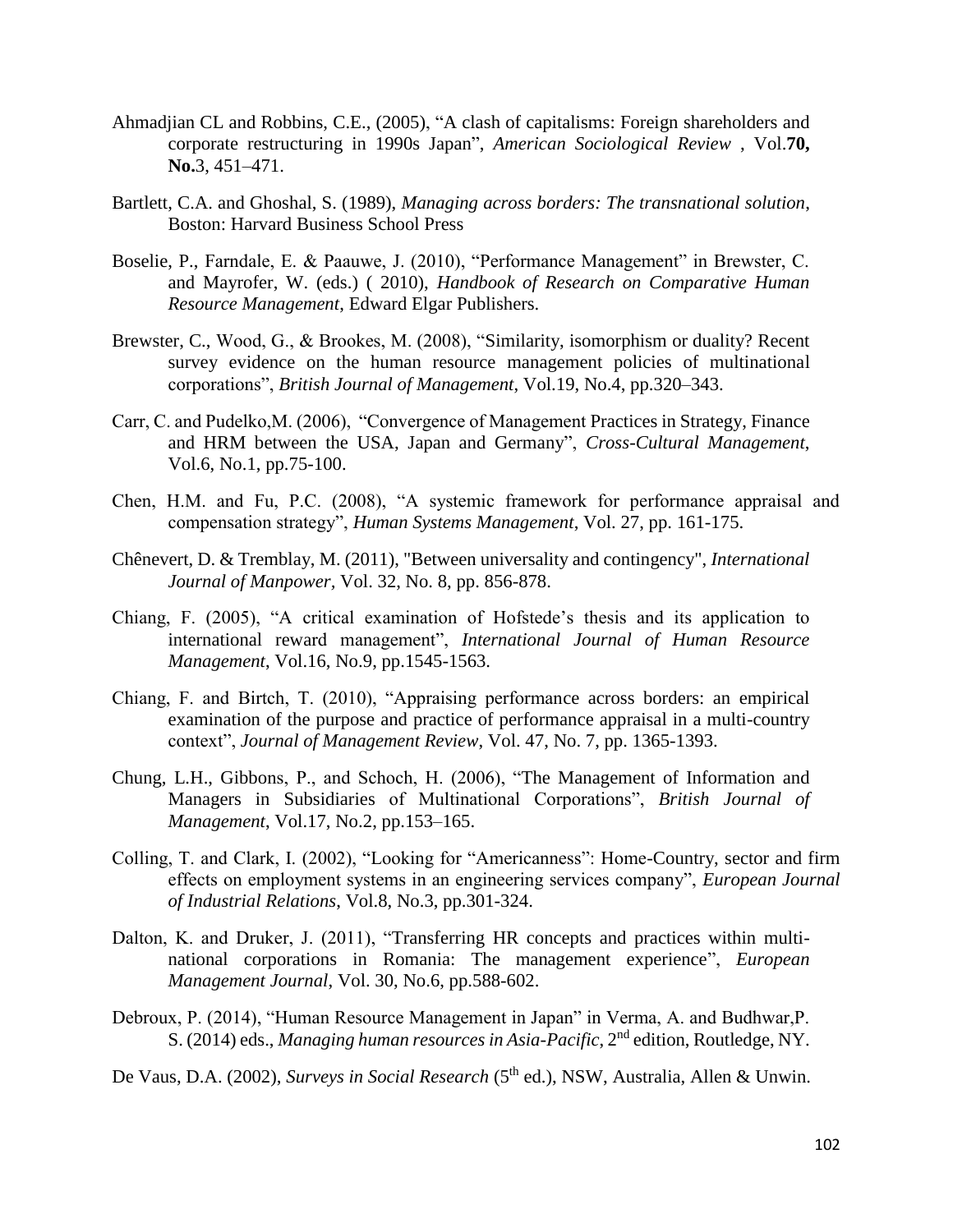- Eisenhardt, K.M. and Martin, J.A. (2000), "Dynamic capabilities: What are they?" *Strategic Management Journal*, Vol.21 (Special issue), pp.1105-1121.
- Ferner, A., Quintanilla, J. and Varul, M.Z. (2001), "Country of origin effects, host country effects and the management of HR in Multinationals: German Companies in Britain and Spain", *Journal of World Business*, Vol.36, No.2, pp.107-127.
- Ferner, A., Tregaskis, O., Edwards, P., Edwards, T., Marginson, P., Adam, D. and Meyera, M. (2011), "HRM structures and subsidiary discretion in foreign multinationals in the UK", *The International Journal of Human Resource Management*, Vol.22, No.3, pp.483-509.
- Flood, P., Ramamoorthy, N. and Liu, W. (2003), "Knowledge and Innovation: Diffusion of HRM systems", *Beta. Scandinavian Journal of Business Research*, Vol.17, pp.59-68.
- Gardner, R.C. (2001), *Psychological statistics using SPSS for Windows*, New Jersey, Prentice Hall.
- Gerhart, B. and Fang, M. (2014), "Pay for (individual) performance: Issues, claims, evidence and the role of sorting effects", *Human Resource Management Review*, Vol. 24, No.1, pp.41- 52.
- Gunnigle, P., Foley, K. and Morley, M. (1994), "Financial rewards and company ownership: An examination of reward practices in Ireland", *The International Executive*, Vol.36, No.5, pp.575-599.
- Gunnigle, P., Lavelle, J. and Monaghan, S. (2013). "Weathering the storm? Multinational companies and human resource management through global financial crisis", *International Journal of Manpower*, Vol.34, No.3, pp.214-231.
- Gupta, A.K. and Govindarajan, V. (2001), "Converting global presence into global competitive advantage", *Academy of Management Executive*, Vol.15, No.2, pp.45-58.
- Hanley, G. and Nguyen, L. (2005), "Right on the money: What do Australian unions think of performance-related pay?", *Employee Relations*, Vol. 27, No.2, pp.141-159.
- Hawke, A. and Wooden, M. (1997), ["The 1995 Australian Workplace Industrial](http://ideas.repec.org/a/bla/ausecr/v30y1997i3p323-328.html) Relations [Survey,](http://ideas.repec.org/a/bla/ausecr/v30y1997i3p323-328.html)" *[Australian Economic Review,](http://ideas.repec.org/s/bla/ausecr.html)* The University of Melbourne, Melbourne Institute of Applied Economic and Social Research, Vol.30, No.3, pp.323-328.
- Hofstede, G. (2001), *Culture's Consequences: Comparing values, behaviors, institutions and*  organizations across nations (2<sup>nd</sup> Edn.), Beverley Hills, CA, Sage Publications.
- Johansson, J. and Yip, G. (1994), "Exploiting globalization potential: U.S. and Japanese strategies", *Strategic Management Journal*, Vol.15, No.8, pp.579-601.
- José Duarte, M.M. 2012, "Analytical dimensions of knowledge transfer to the subsidiaries", *European Business Review,* Vol. 24, No. 5, pp. 465-477.
- Kauhanen, A. and Piekkola, H. (2006), "What Makes Performance-Related Pay Schemes Work? Finnish Evidence", *Journal of Management Governance*, Vol.10, pp.149–177.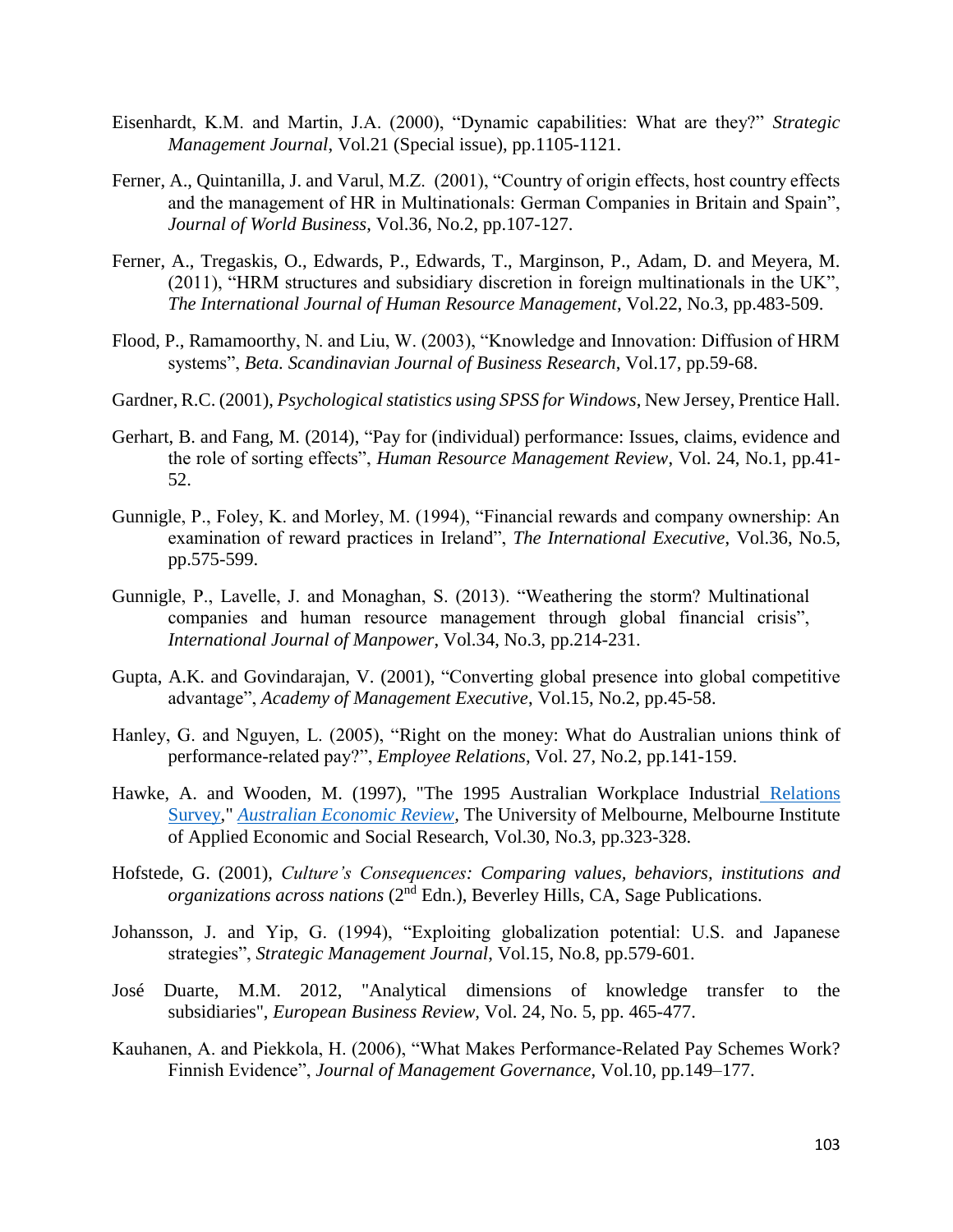- Larkin, I., Pierce, L. & Gino, F. 2012, "The psychological costs of pay-for-performance: Implications for the strategic compensation of employees", *Strategic Management Journal,* Vol. 33, No. 10, pp. 1194.
- Lowe, K.B., Milliman, J., De Cieri, H. and Dowling, P.J. (2002), "International compensation practices: A ten-country comparative analysis", *Human Resource Management*, Vol.41, No.1, pp.45-56.
- MacDonald, P.L. and Gardner, R.C. (2000), "Type I error rate comparisons of post hoc procedures for I × J chi-square tables", *Educational and Psychological Measurement,* Vol. 60, pp.735– 754.
- Maley, J. (2013), "Hybrid purposes of performance appraisal in a crisis", *Journal of Management Development*, Vol. 32 No. 10, pp. 1093-1112.
- McGraw, P. (2004), "Influences on HRM practices in MNCs: A qualitative study in the Australian context", *International Journal of Manpower*, Vol.25, No.6, pp.535-43.
- McGraw, P. (2014), "Changing patterns of compensation and benefits in multinational and Australian companies 1996–2009", *Asia Pacific Journal of Human Resources*. doi: 10.1111/1744-7941.12040
- Magnani, E. (2012). Vertical disintegration and training: evidence from a matched employer– employee survey. *Journal of Productivity Analysis*, Vol.*38, No.*2, 199-217.
- Minbaeva, D.B., Pedersen, T., Bjorkman, I., and Fey, C.F. (2014), "A retrospective on: MNC knowledge transfer, subsidiary absorptive capacity, and HRM", *Journal of International Business Studies*, Vol.45, No.1, pp.52-62.
- Morehead, A., Steele, M., Alexander, M., Stephen, K. and Duffin, L. (1997), *Changes at work: The 1995 Australian Workplace Industrial Relations Survey*, Addison Wesley Longman, Melbourne.
- Noorderhaven, N.G. and Harzing, A.W.K. (2003), "The "Country-of-origin effect" in multinational corporations: Sources, mechanisms and moderating conditions", *Management International Review*; Vol.42, No.2, pp.47-66.
- Parry, E., Dickmann, M. and Morley, M. (2008), "North American MNCs and their HR policies in liberal and coordinated market economies", *The International Journal of Human Resource Management*, Vol.19, No.11, pp.2024-2040.
- Pallant, J. (2001), *SPSS: Survival manual*, Victoria, Allen & Unwin.
- Pudelko, M., & Harzing, A. W. K. (2008). The golden triangle for MNCs: standardization towards headquarters practices, standardization towards global best practices and localisation", *Organizational Dynamics*, Vol.37, No.4, pp.394-404.
- Rehu, M., Lusk, E. and Wolff, B. (2005), "Incentive preferences of employees in Germany and the USA: An empirical investigation", *Management Revue*, Vol.16, No.1, pp.81-99.